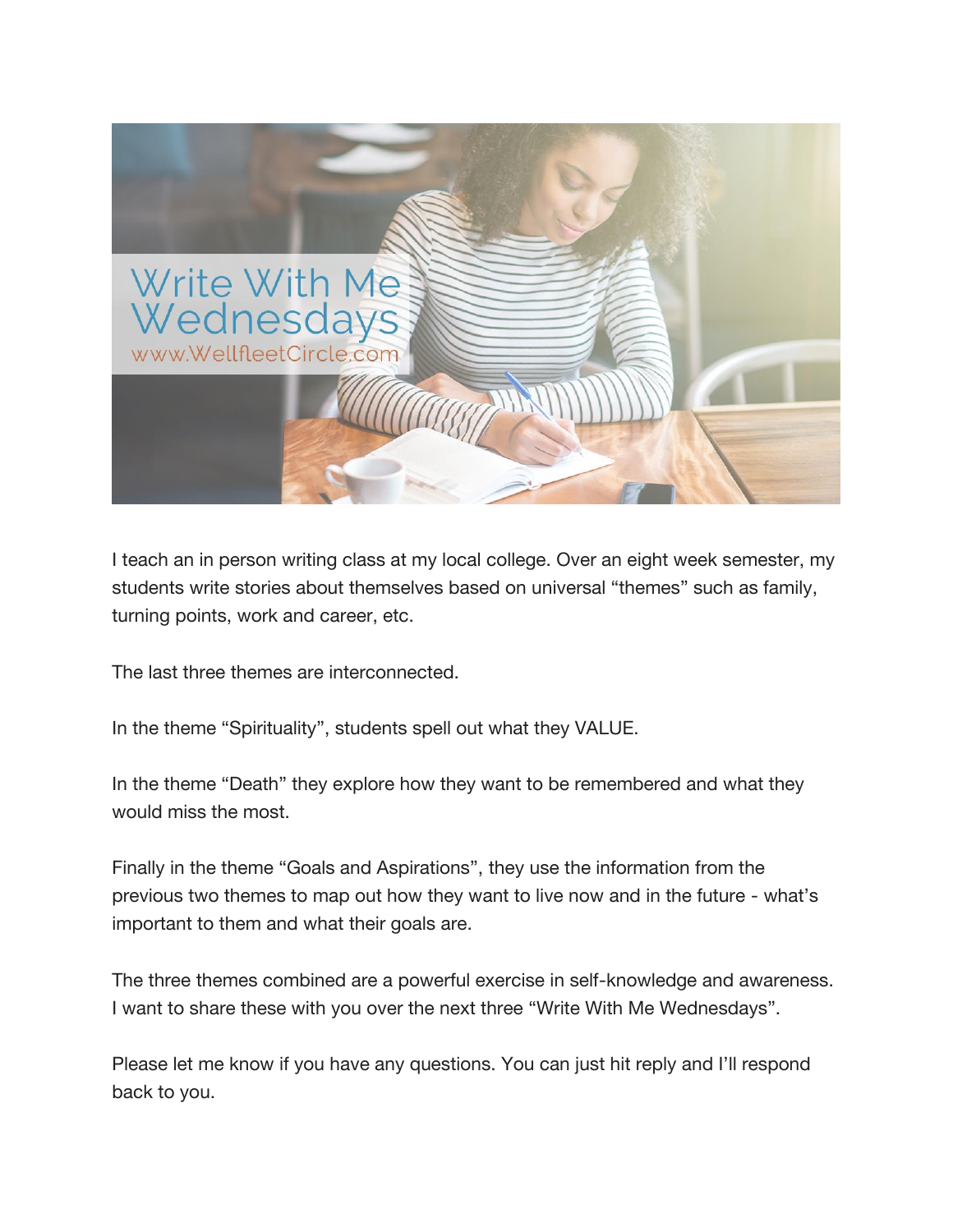Here is the Values Exercise. You can find a list of Value words on the internet or [grab](http://wellfleetcircle.com/values/)  [the list on my website here.](http://wellfleetcircle.com/values/)

# **VALUES EXERCISE:**

We all have values, but those values may change over time. Some of our values may stay the same throughout our lives but the priority of the value or the goals associated with that value might change.

In addition, you have values, goals and priorities for your work, family and personal lives that might conflict or compete with each other. How do you reconcile these?

There are many ways to explore our values, goals and priorities, below are some thought questions and writing exercises that may be useful.

#### Step 1:

1.

Look over the list of values and choose the eight-ten from the list or your own list that *immediately appeal to you as your values. DO NOT worry that you have to pick the right ones now; you can do this exercise over and over. In fact I recommend doing so every 90 days.*

Now that you have your eight-ten values write them out here in **random** order:

2. 3. 4. 5. 6. 7. 8.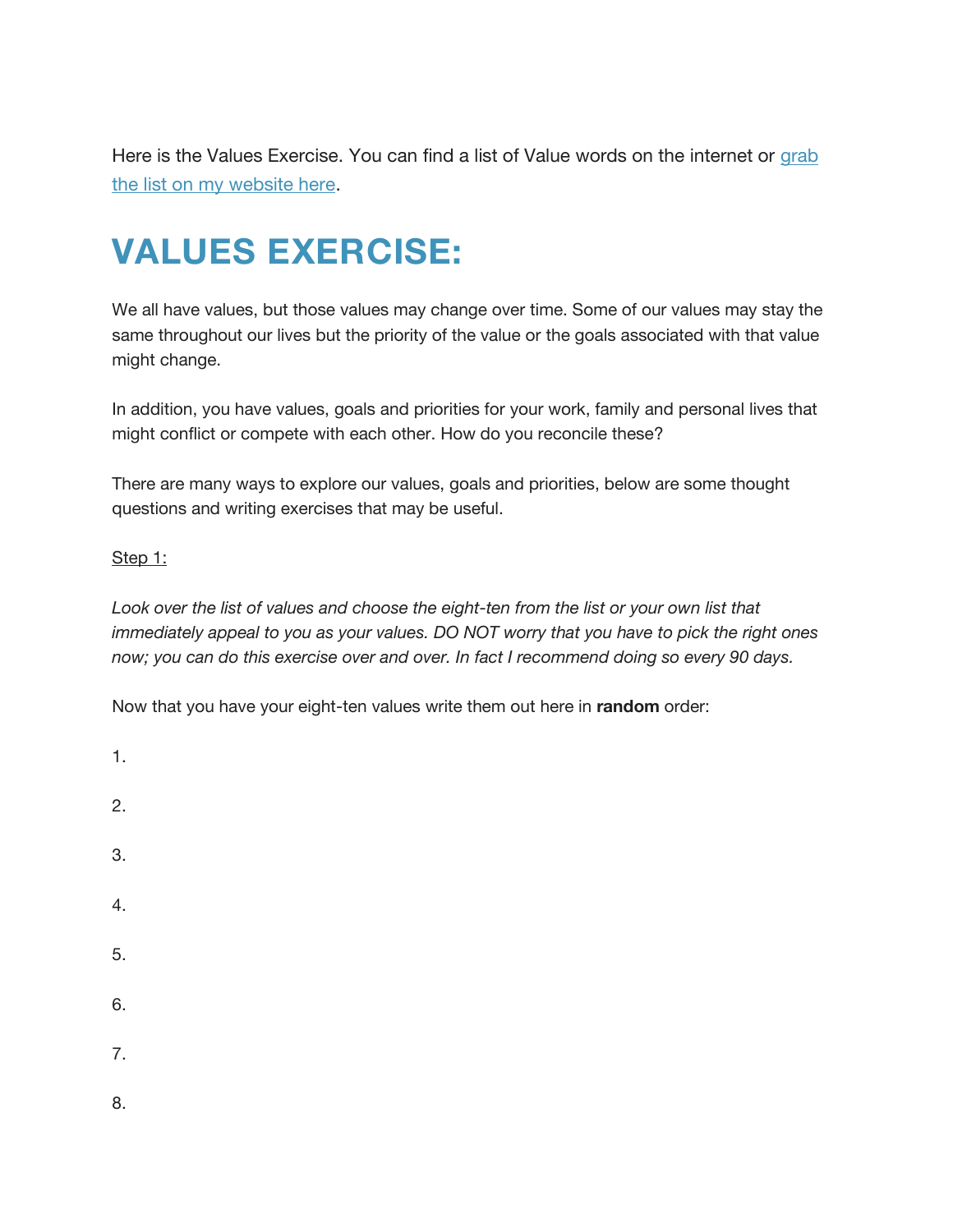10.

A sample list might look like: Health, Love, Fun, Comfort, Learning, Intimacy, Success, Peace, Wealth, and Happiness.

#### Step 2:

*Next to each value write a sentence beginning with "I believe" and then complete it with a statement relating to that value.*

Example: If the value is Caring: "I believe that all people should be treated with compassion, kindness and generosity."

#### **Use your own words, there are no wrong answers and you can keep this to yourself.**

#### Step 3:

*Look over what you have written, is your list of values in the order of importance to you? What is your top value? The next? And so on.*

## **Tips:**

If you are having a hard time ordering your values, ask yourself, if I could only satisfy one value, which one would it be? Write that one down first. Then ask the question again.

Another way to help you prioritize if you are stuck between two values is to imagine doing an activity relating to each and see which activity you would rather be doing. For example, would you rather take a class on a topic of interest to you (value: Learning) or spend that time practicing yoga (value: Health)? Of course this can be fuzzy as I can see that taking a class could be good for my mental health and that yoga is also about learning. Don't over think this, use your gut.

Write your newly ordered list here: